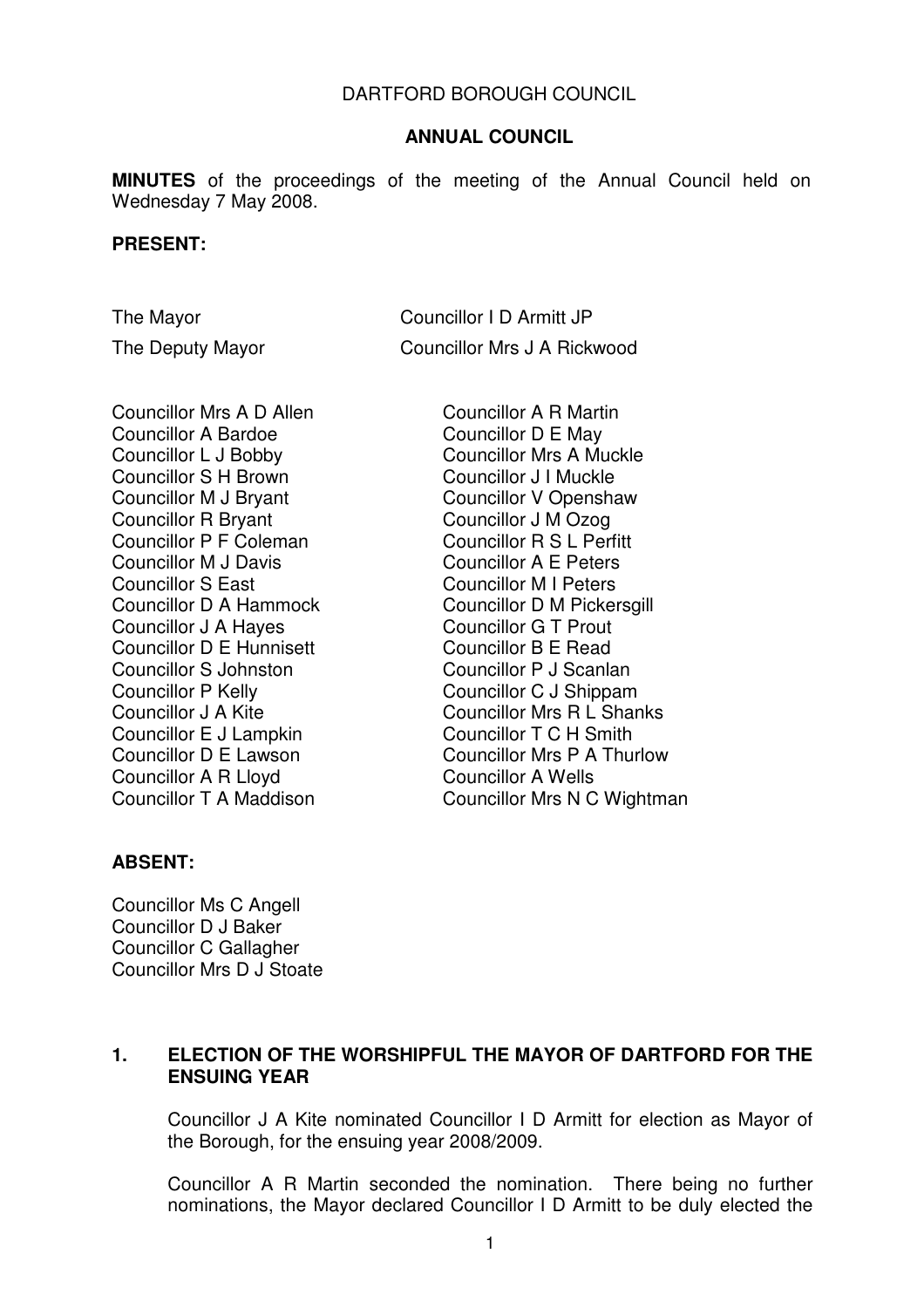#### WEDNESDAY 7 MAY 2008

Worshipful the Mayor of the Borough of Dartford, for the ensuing year 2008/2009.

Following his election, Councillor I D Armitt made his declaration of acceptance of office.

The meeting then adjourned for a short period.

## **THE WORSHIPFUL THE MAYOR COUNCILLOR I D ARMITT IN THE CHAIR**

The Mayor thanked Members for electing him as Mayor of the Borough for the forthcoming year. He announced that his wife, Mrs Lynne Armitt, would be Mayoress and invited her to the front of the dais where he invested her with the Chain and Badge.

The Mayor also informed the meeting that he had appointed the Reverend J Dash as his personal chaplain during his term of office. Reverend R Barron invested Reverend J Dash with the Chaplain's Cross.

## **2. PRAYERS**

The Mayor invited the Reverend J Dash to say prayers.

## **3. APPOINTMENT OF DEPUTY MAYOR FOR THE ENSUING YEAR**

The Mayor announced that Councillor Mrs Jennifer Rickwood would be Deputy Mayor of the Borough for the ensuing year 2008/2009.

Councillor Mrs J Rickwood made her declaration of acceptance of office. She informed the meeting that Councillor M I Peters would be her Escort during her term of office. She duly invested her with the Badge and Ribbon.

## **4. VOTE OF THANKS TO THE RETIRING MAYOR IN RESPECT OF SERVICES RENDERED DURING THE PAST YEAR**

Members spoke in praise for the dedication and commitment shown by Councillor S East, the retiring Mayor. Members commented that she never neglected the interests of Dartford and was popular with members of the public. Particular reference was made to the opening of St Pancreas International Station, and that it was an experience which would be hard to match by future Mayors.

Councillor J A Kite presented Councillor S East with a photo album, which chronicled her Mayoral year, together with a gift of a watch, on behalf of the Council.

Councillor G T Prout presented Councillor S East with a bouquet of flowers.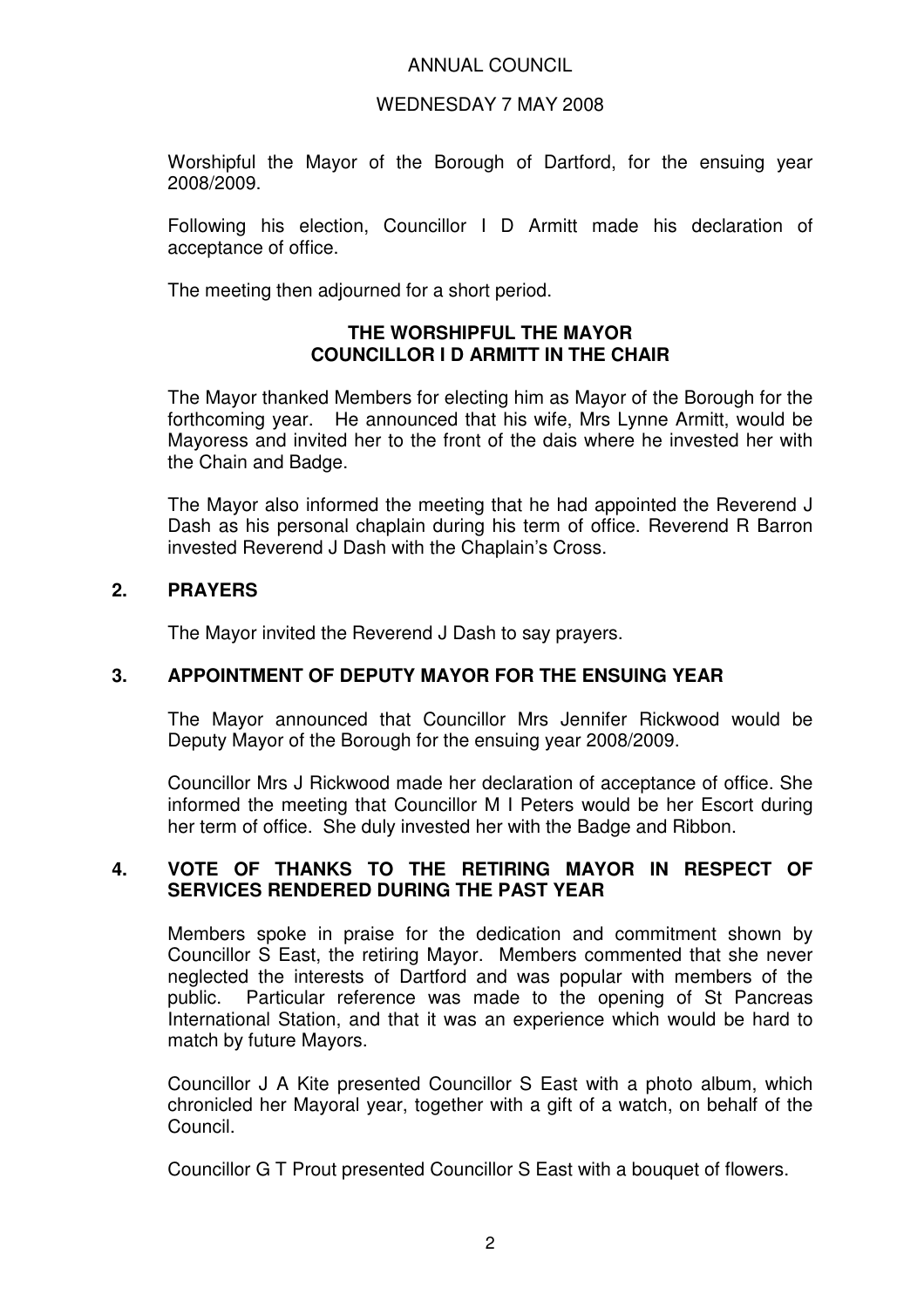#### WEDNESDAY 7 MAY 2008

Councillor S East responded to the vote of thanks. She thanked the people who had supported her during her term of office and recalled some of her memorable events.

She presented gifts to the mayoral office staff and thanked them for their support during the past year.

It was moved by Councillor J A Kite, seconded by Councillor A R Martin, supported by other Members of the Council and;

#### RESOLVED:

That sincere thanks and appreciation be accorded to Councillor S East for her outstanding service, as Mayor, during the past year.

# **5. PRESENTATION OF PAST MAYOR'S BADGE**

The Mayor invited Councillor S East to the dais for the presentation of her Past Mayor's badge, to commemorate her year of office.

#### **6. TO RECEIVE ANY DECLARATIONS OF INTEREST MEMBERS MAY WISH TO MAKE**

There were no declarations of interest received.

## **7. TO RECEIVE APOLOGIES FOR ABSENCE**

Apologies for absence were received on behalf of Councillors C Angell, D Baker, C Gallagher and Mrs D Stoate.

# **8. ELECTION OF LEADER OF THE COUNCIL**

It was moved by Councillor A R Martin, and seconded by Councillor A D Allen, that Councillor J A Kite be elected Leader of the Council, for the ensuing year.

There being no further nominations, the Mayor declared Councillor J A Kite to be duly elected Leader of the Council, for the ensuing year.

# **9. ANNOUNCEMENT OF DEPUTY LEADER OF THE COUNCIL**

The Mayor advised Members that Councillor A R Martin would be Deputy Leader of the Council, for the ensuing year.

## **10. ANNOUNCEMENT OF SHADOW LEADER OF THE COUNCIL, GROUP LEADERS AND THEIR DEPUTIES**

The Mayor advised that for the ensuing year, Councillor G T Prout and Councillor M J Bryant would be the Shadow Leader and the Shadow Deputy Leader of the Council respectively, that Councillor B E Read and Councillor L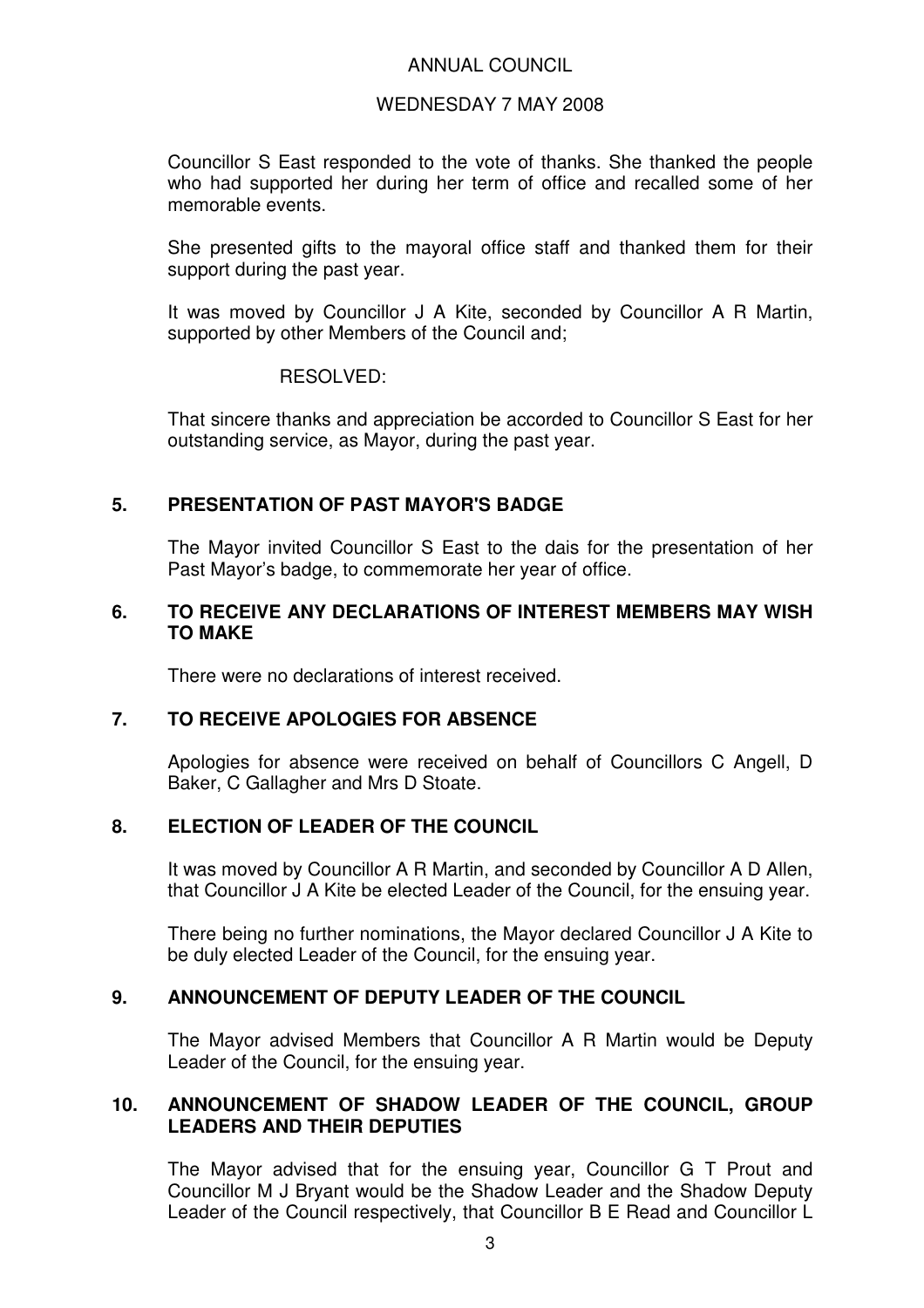# WEDNESDAY 7 MAY 2008

J Bobby would be the Leader and Deputy Leader of the Swanscombe and Greenhithe Residents' Association respectively.

## **11. ANNOUNCEMENT OF HEAD OF PAID SERVICE, CHIEF FINANCE OFFICER, MONITORING OFFICER AND DEPUTY MONITORING OFFICER**

The Mayor advised that Mr Graham John Harris will be Head of Paid Service (pursuant to Section 4 of the Local Government and Housing Act 1989) and Chief Finance Officer (pursuant to Section 151 of the Local Government Act 1972) and that Mr Christopher Gordon Oliver will be Monitoring Officer (pursuant to Section 5 of the Local Government and Housing Act 1989) and that Mrs Marie Kelly-Stone will be the Deputy Monitoring Officer.

# **12. MAYOR'S ANNOUNCEMENTS**

The Mayor announced that the beneficiaries of his Charity Appeal for his term of office this year, will be:

- 121 Youth Befriending Service
- Dartford Association for the Disabled
- Valley Park Radio
- The Sea Cadets -T S Anson
- Squadron 1051 Air Training Cadets
- Rainbow Lodge
- $\bullet$  1<sup>st</sup> Galley Hill Scouts
- $\bullet$  1<sup>st</sup> Sutton at Hone Scouts
- 1<sup>st</sup> Dartford Scouts
- $\bullet$  5<sup>th</sup> Dartford Scouts
- Dartford Age Concern
- Broomhill Nursery
- Hubert House
- Walk Tall

The Mayor advised that he had chosen to support a large number of local charities, to whom a small amount of money would make a big difference.

The Mayor advised that to start his term of office, Reverend J Dash would be conducting a service at St Margaret of Antioch Church, Darenth, on Sunday 18 May 2008 at 10am and extended an invitation for anyone to attend.

## **13. APPOINTMENT OF INDEPENDENT PERSON TO THE STANDARDS COMMITTEE**

The Mayor advised that following interviews held on 6 May 2008, Mr Philip Gough, was proposed as the Independent Member on the Standards Committee until 2012.

Councillor J A Kite seconded the proposal and;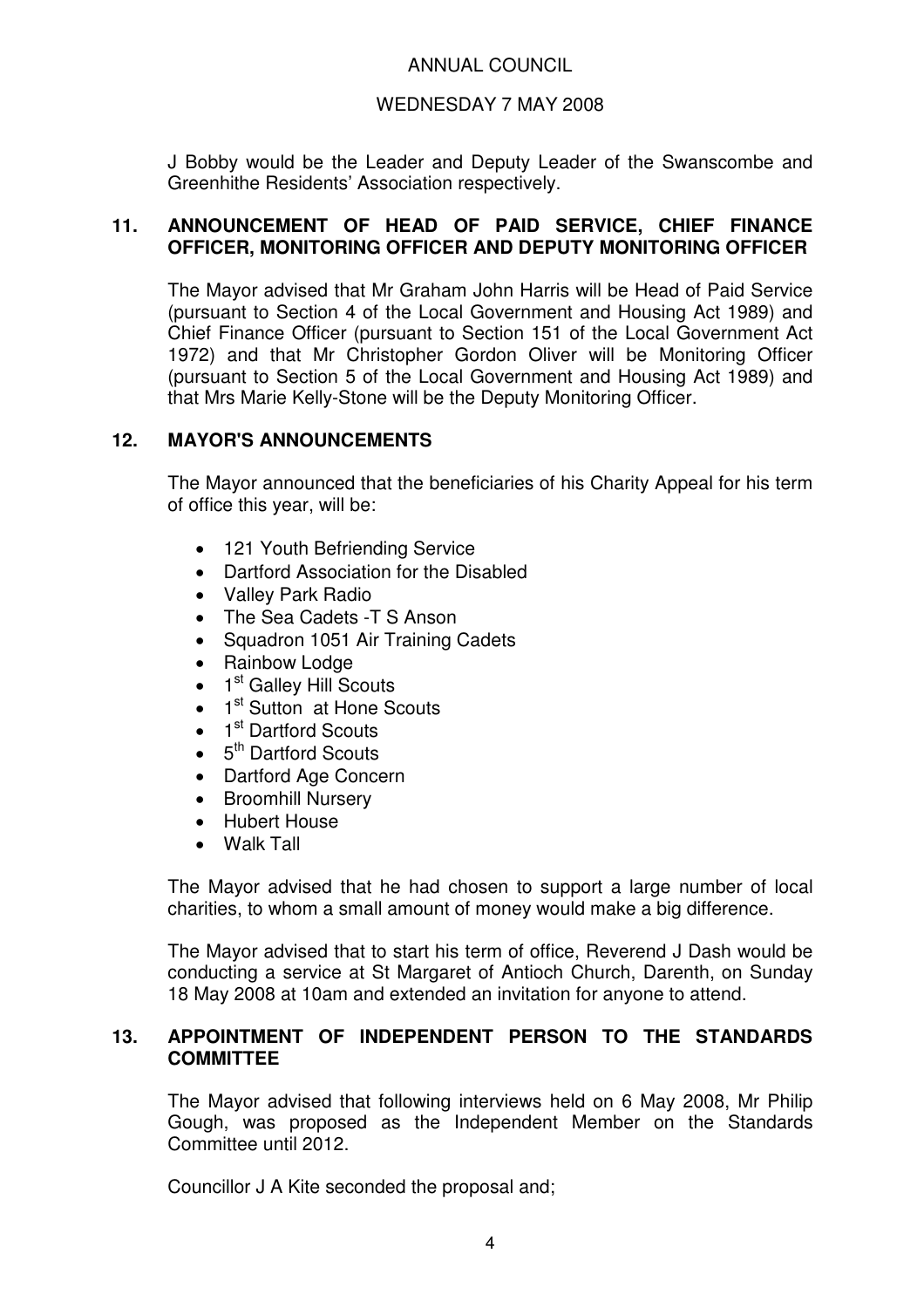#### WEDNESDAY 7 MAY 2008

#### RESOLVED:

That Mr Philip Gough be appointed at the Independent Member of the Standards Committee until the Annual Meeting held in 2012.

# **14. CONFIRMATION OF POLITICAL GROUPS**

The details of the size and membership of political groups formed by Members of the Council was presented. The Political Groups on the Council comprise The Dartford Borough Council Conservative Group (26), Labour Group (12), Swanscombe and Greenhithe Residents' Association (6).

## RESOLVED:

That the size and membership of political groups formed by members of the Council, attached at Appendix A to the agenda, be noted.

# **15. ADOPTION OF RULES FOR SUBSTITUTION**

It was moved by Councillor J A Kite, seconded by Councillor A R Martin and;

#### RESOLVED:

That the Rules for Substitution on Standing Committees, Boards and Panels, as set out in Appendix B to the agenda, be adopted.

## **16. TO CONSIDER AND AGREE THE SIZE OF THE CABINET AND TO ALLOCATE ALL EXECUTIVE FUNCTIONS TO THE CABINET AND DETERMINE THE TERMS OF REFERENCE OF THE CABINET**

It was moved by Councillor J A Kite, seconded by Councillor A R Martin, and

#### RESOLVED:

- 1. That, pursuant to Section 11(8) of the Local Government Act 2000, the size of the Cabinet be set at six Members.
- 2. That, pursuant to Section 15(2) of the Local Government Act 2000, all functions be allocated to the Cabinet as a body with the Terms of Reference as set out in Appendix C(i) to the agenda.
- **17. ANNOUNCEMENT OF APPOINTMENTS AS TO MEMBERSHIP MADE TO THE CABINET BY THE LEADER OF THE COUNCIL (SECTION 11(3) (B) OF THE LOCAL GOVERNMENT ACT 2000) (WITH NO DECISION MAKING), ALLOCATION/DISTRIBUTION OF PORTFOLIOS WITHIN THE CABINET, THE APPOINTMENT OF JUNIOR MINISTERS AND THE ALLOCATION/DISTRIBUTION OF AREAS OF RESPONSIBILITY**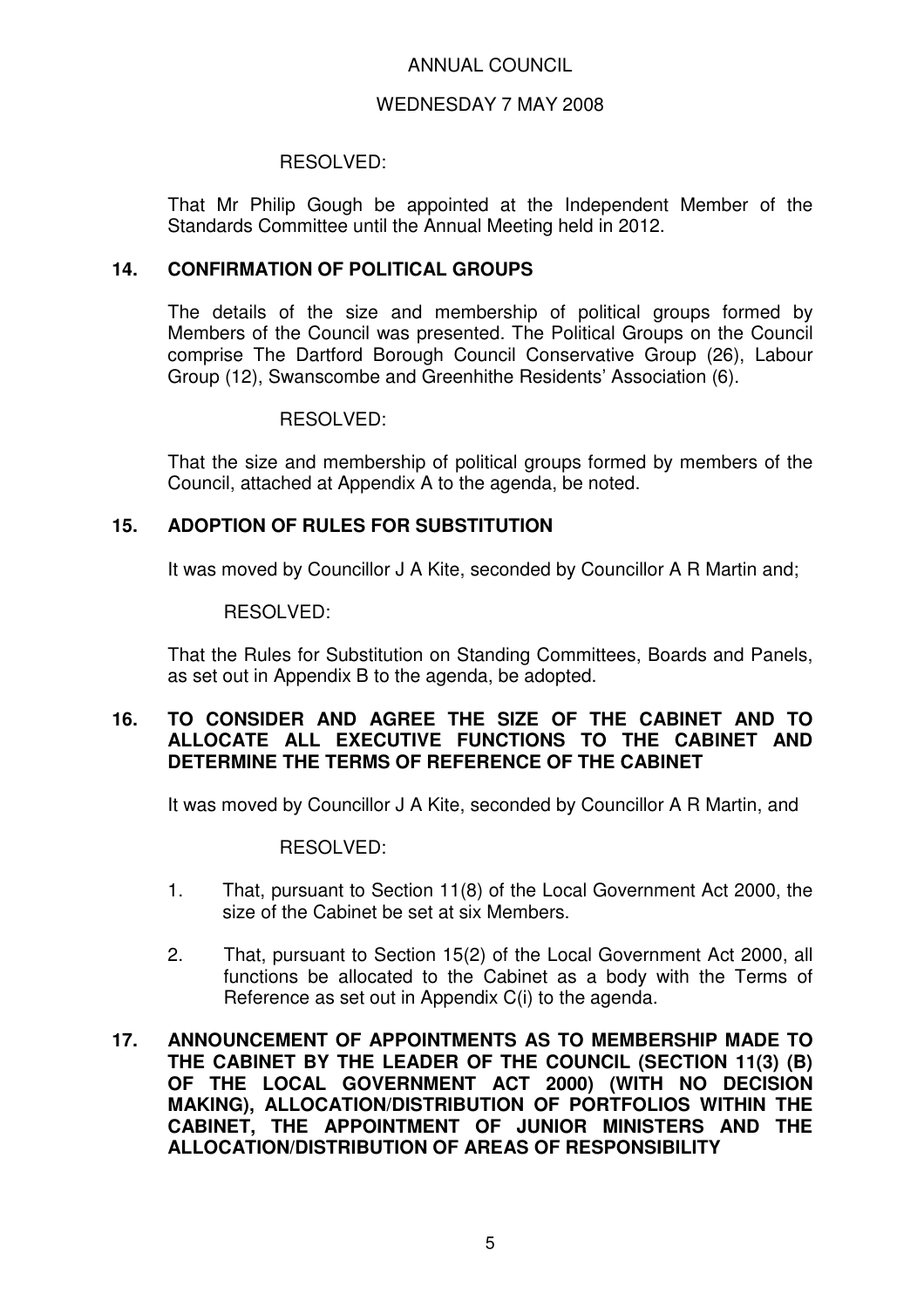## WEDNESDAY 7 MAY 2008

The Mayor advised that for the ensuing year, the Cabinet Members will be Councillors Mrs A D Allen, P F Coleman, J A Kite, A R Martin, B E Read and Mrs P A Thurlow. The portfolios (with no decision making) will be held by the Cabinet members as set out in Appendix C(ii) to the Agenda. Councillors J A Kite and A R Martin will be the Chairman and Vice-Chairman respectively.

The Cabinet will be supported by Councillors A Bardoe, S H Brown, D A Hammock, D E Hunnisett, E J Lampkin, A R Lloyd, A E Peters, M I Peters, Ms R L Shanks and C J Shippam, the Junior Ministers, with areas of responsibility as set out in Appendix C(ii) to the Agenda.

# **18. ANNOUNCEMENT OF THE STRUCTURE OF THE LABOUR GROUP AND THE ALLOCATIONS/DISTRIBUTION OF RESPONSIBILITIES**

The Mayor announced that the structure of the Labour Group and the allocation/distribution of responsibilities are as set out in Appendix D to the agenda.

# **19. TO CONSIDER AND AGREE THE TERMS OF REFERENCE FOR GENERAL ASSEMBLY OF THE COUNCIL**

It was moved by Councillor J A Kite, seconded by Councillor A R Martin, and

#### RESOLVED:

That the terms of reference, as set out in Appendix E to the agenda, be agreed.

**20. TO CONSIDER AND ESTABLISH THE QUALITY SERVICES AND SCRUTINY COMMITTEES, THE STANDARDS COMMITTEE AND OTHER STANDING COMMITTEES, SUB-COMMITTEES, BOARDS, PANELS AND OTHER BODIES, APPOINT REPRESENTATIVES TO OTHER BODIES AND DETERMINE THE TERMS OF REFERENCE OF AND DELEGATIONS TO SUCH COMMITTEES, BOARDS, PANELS AND OTHER BODIES** 

It was moved by Councillor J A Kite, seconded by Councillor A R Martin, and

#### RESOLVED:

- (1) That the review of the representation of the political groups on Standing Committees, Boards and Panels (as it affects the Council) and other "bodies" within the meaning of the Local Government and Housing Act 1989 and the Local Government (Committees and Political Groups) Regulations 1990. Details of the entitlement of each political group to representation on each of these "bodies" are set out in Appendix F in accordance with the principles contained in the 1989 Act and 1990 Regulations. These principles are set out in Appendix G to the agenda.
- (2) That the adoption of the Quality Services and Scrutiny Committees, the Standards Committee and other Standing Committees, Subcommittees, Boards and Panels and the appointments to membership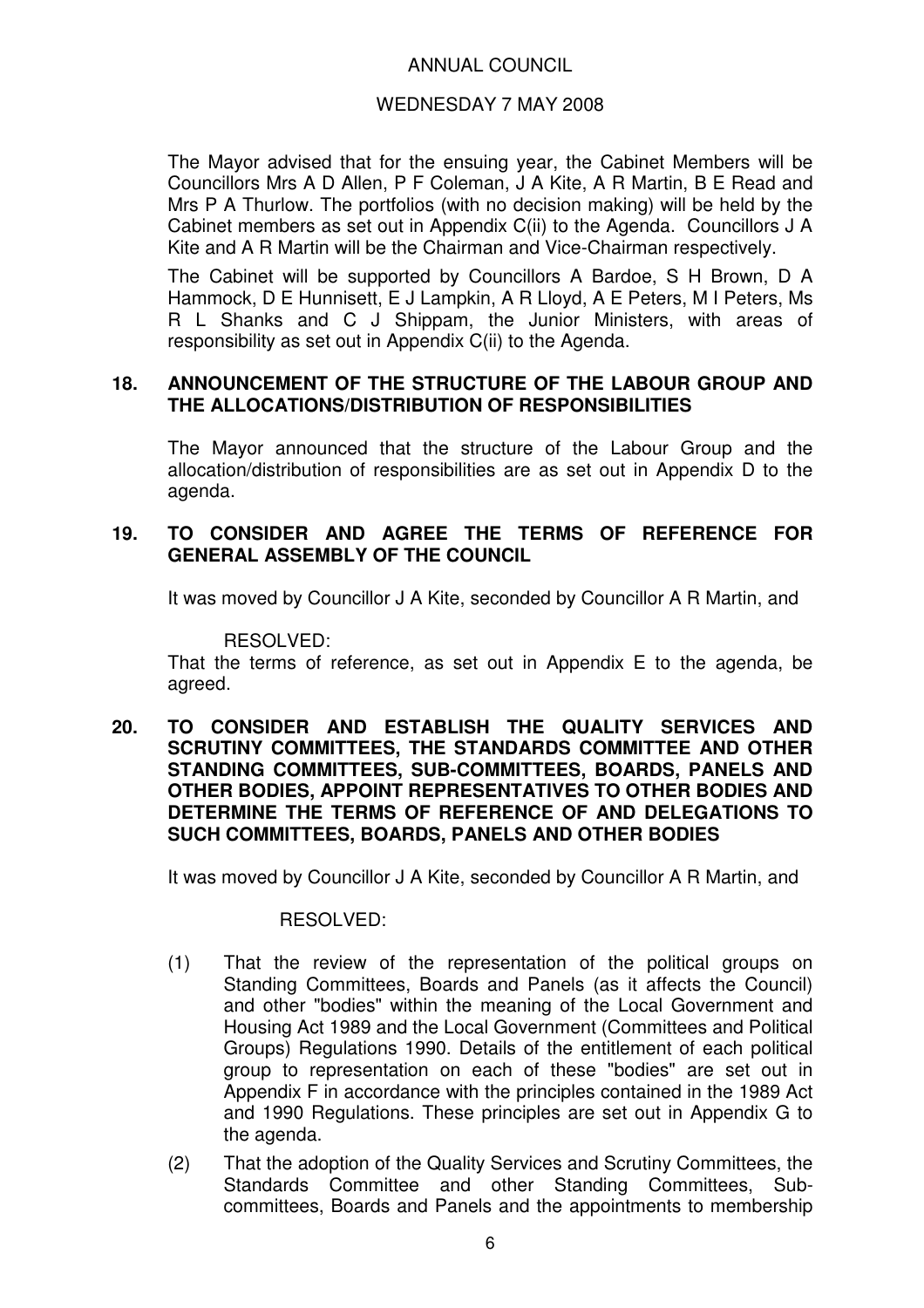#### WEDNESDAY 7 MAY 2008

made in accordance with the wishes of the political groups on the Council and the appointments of Chairmen and Vice-Chairmen, as set out in Appendices H to S to the agenda be approved.

- (3) That the adoption of the Cabinet Advisory Panels and the appointments to membership made in accordance with the wishes of the political groups on the Council, as set out in Appendix T to the agenda be approved.
- (4) That the adoption of the Joint Transportation Board as a non-statutory forum and the appointments to membership made in accordance with the wishes of the political groups on the Council, as set out in Appendix U to the agenda be approved.
- (5) That the adoption of the Deed, Trust and Obligations Committee and the appointments to membership made in accordance with the wishes of the political groups on the Council, as set out in Appendix V to the agenda be approved.
- (6) That the adoption of the Review of Polling Places, Polling Districts and Access Arrangements Sub-committee and the appointments to membership made in accordance with the wishes of the political groups on the Council, as set out in Appendix W, be approved.
- (7) That the Terms of Reference and Delegations for the Quality Services and Scrutiny Committees, the Standards Committee and other Standing Committees, Boards and Panels, as set out in Appendices H to S of the agenda, be approved.
- (8) That the Terms of Reference for the Cabinet Advisory Panels, Joint Transportation Board, Deed, Trust and Obligations Committee and Review of Polling Places, Polling Districts and Access Arrangements Sub-committee as set out in Appendix T to W to the agenda respectively, be approved.
- **21. TO APPOINT THE DAYS AND HOUR OF THE MEETINGS OF THE COUNCIL AND OF ITS STANDING COMMITTEES, SUB-COMMITTEES, BOARDS, PANELS AND OTHER BODIES/FORUMS DURING THE ENSUING YEAR 2008/09 AND PROVISIONALLY APPOINT THE DAYS AND HOUR OF THE MEETINGS FOR THE YEAR 2009/2010**

It was moved by Councillor J A Kite, seconded by Councillor A R Martin, and

#### RESOLVED:

That the dates and times of meetings, as set out in Appendix X to the agenda, be agreed.